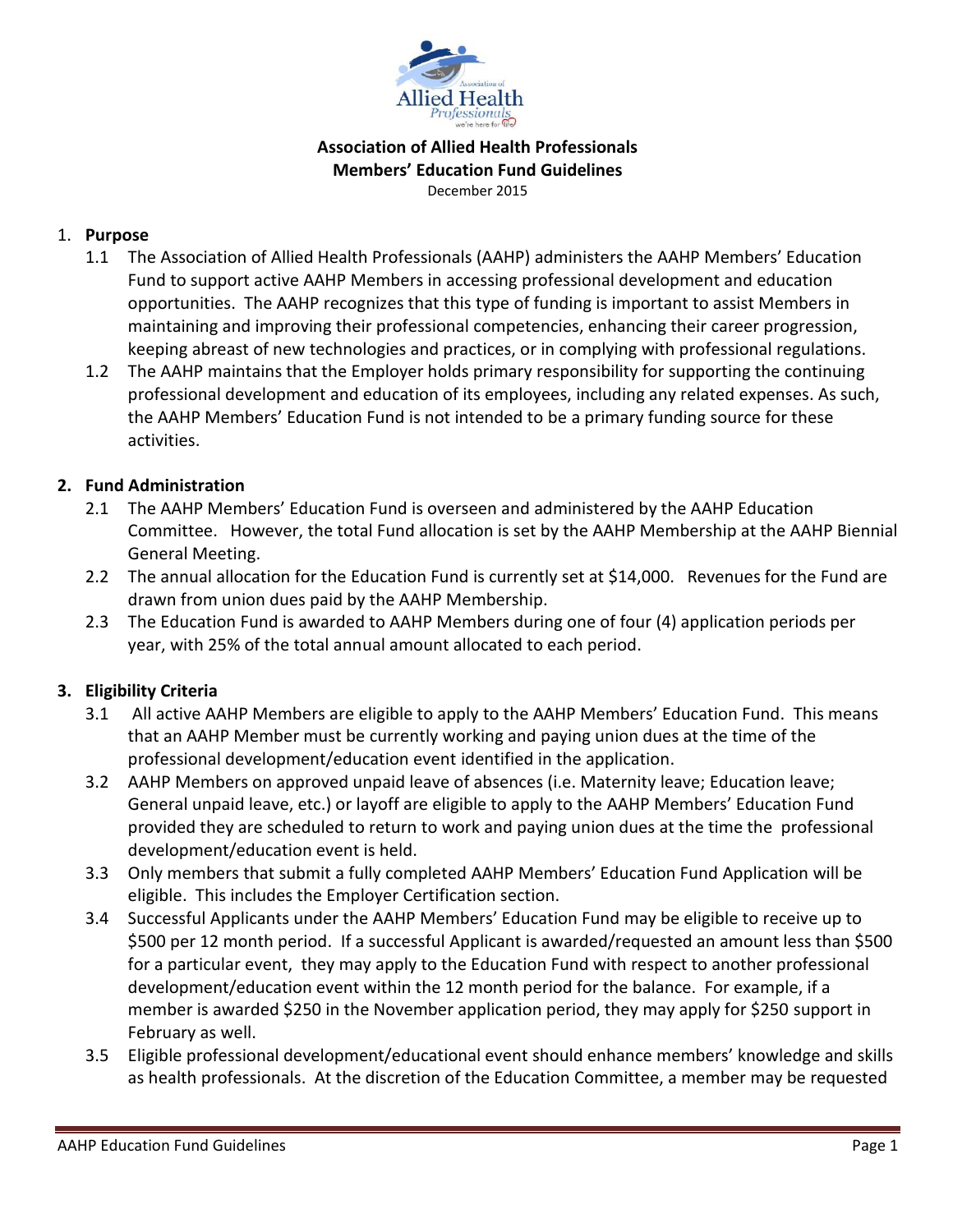to write a letter explaining in more detail how the event being applied for relates to his/her current position meets these criteria.

- 3.6 The professional development/educational event must be through: (1) a recognized educational institution; or (2) the Applicants' professional association. Events conducted through correspondence courses are eligible provided all other criteria are met.
- 3.7 Educational events outside the jurisdiction outlined in Sections 3.4 and 3.5 may be considered. In these cases, Applicants must include a detailed explanation/rationale with their application.

# **4. Application and Award Process**

- 4.1 Applicants must complete and submit an *AAHP Members' Education Fund Application* in accordance with the Application Deadline Dates, Covering Periods and submission information on the application. Copies of an official fee schedule and official outline of the event must be attached to the application form and received at AAHP office on or before the Application Deadline date, or a written explanation as to why such information is not included.
- 4.2 There are four "Covering Periods" per fiscal year, with Application Deadline Date that falls approximately six weeks prior to them as follow:

| <b>APPLICATION DEADLINE DATES &amp; COVERING PERIODS:</b> |                                        |
|-----------------------------------------------------------|----------------------------------------|
| <b>Application Deadline Date(s)</b>                       | <b>Covering Period</b>                 |
|                                                           | for Education Events Attended Between: |
| <b>August 15</b>                                          | October 1 to December 31               |
| <b>November 15</b>                                        | January 1 to March 31                  |
| <b>February 15</b>                                        | April 1 to June 30                     |
| <b>May 15</b>                                             | July 1 to September 30                 |

- 4.3 Applications for the Education Fund Draw are available from:
	- (1) the AAHP Website www.aahp.nf.ca;
	- (2) AAHP Site representatives ; or the
	- (3) the AAHP Office.
- 4.4 Applicants may only apply to the Education Fund for the respective Covering Period that their Professional Development/Education Event will be held. For further clarity, a Member wishing to apply for support for an event in November must submit their application by the August application deadline date.
	- 4.4.1 There may be exceptional circumstances when an education event for a particular covering period is announced after the application deadline date has already passed. In these cases, members may submit a completed application to AAHP Membership Education Fund by the next Application Deadline Date for funding consideration, along with all relevant receipts for expenses associated with the event and documentation demonstrating the timing of the event announcement/notification.
- 4.5 Only one application per member per Covering Period will be accepted.
- 4.6 The Application must outline all anticipated expenses for the event with documentation, where possible. Eligible expenses include, but may not be limited to:
	- 4.6.1 Tuition/Registration Fees(an official brochure or letter etc., indicating these costs must be attached to the application);
	- 4.6.2 Text Books (this will include the cost of course materials);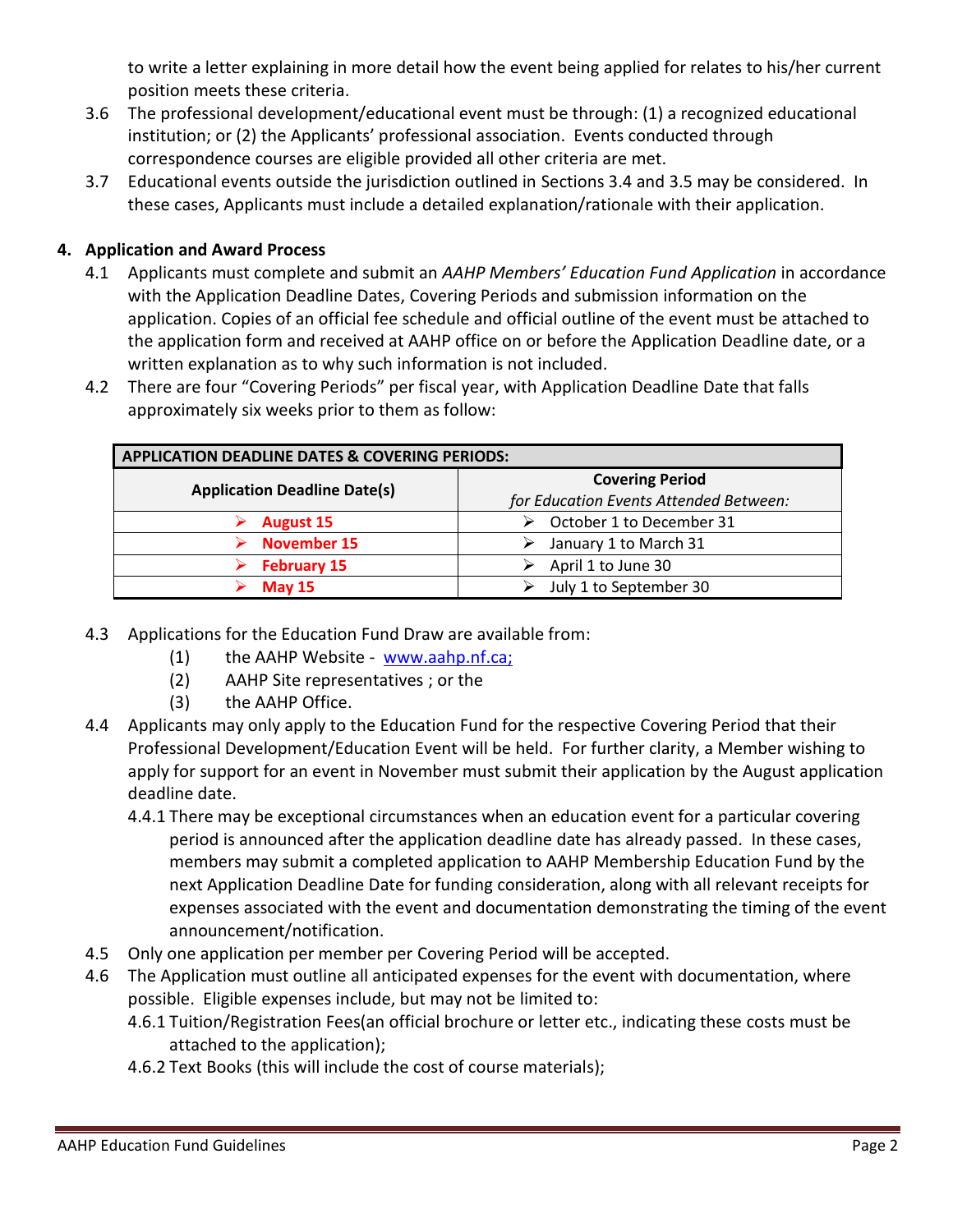- 4.6.3 Dependent Care (receipts for Dependent care will be required. Coverage will include Dependent Care for periods outside regular working hours to a maximum rate of minimum wage);
- 4.6.4 Travel Expenses: These will be eligible if the member is required to travel outside a 40 km. radius from their regular place of employment as follow:
	- Transportation (an official brochure or letter, indicating the cost of transportation must be attached to the application if available);
	- Travel by car will be paid in accordance with the AAHP Collective Agreement and estimated kilometers of travel must be indicated on the application form;
	- Meals (meals will be paid in accordance with the AAHP Collective Agreement);
	- Telephone Calls (will be paid in accordance with the AAHP Collective Agreement; and
	- Accommodations (if available, an official brochure or letter indicating the cost of accommodations must be attached to the application).
- 4.7 The Education Committee meets within one week immediately following an Application Deadline Date to identify the successful Applicants. During this process:
	- 4.7.1 All applications are first reviewed for eligibility, including completeness of the application as per Section 3 of these guidelines;
	- 4.7.2 The names of all eligible Applicants are entered for a lottery style draw;
	- 4.7.3 An Education Committee member randomly draws names from the eligible pool of Applicants to receive an Education Fund award. Names will be drawn until funding allocation for that Covering period is exhausted.
	- 4.7.4 It is possible that a limited amount of funding is available at the end of the selection process that will only partially meet a successful Applicant's requested support. In these cases, the Member will be offered the options of (1) accepting partial funding or (2) withdrawing their application for this particular Covering period. In both cases, the Member would be eligible to apply to the Education Fund to support another event to bring his/her total award up to \$500 within a 12 month period as per Section 3.4 of these guidelines.
- 4.8 Successful Applicants will be notified by phone and/or in writing by AAHP Staff within three days following the Education Committee's award process for each Covering period.
- 4.9 Successful Applicants may submit required receipts/documentation to claim their award up to 30 days following their participation in the professional development/education event, and a signed self-declaration form. Awards not claimed in this period will be considered forfeited. In circumstances where the Member is unable to submit their claim within this period, they may notify the AAHP Office to request an extension.
	- 4.9.1 Upon special request to the Education Committee, consideration will be given to awarding funds (full or partial) in advance of the educational event. The Committee will review each request on an individual basis.
- 4.10 If a successful Applicant was not able to attend the Professional Development/Education event, they may request to use this funding towards another event within the same, or immediately subsequent Covering period. The request must be forwarded to the AAHP Office, including a written explanation as to why the original event was not attended, and a description of the new event with all documentation and associated expenses, etc. Decisions on all such requests will be made by the Education Committee. Each request will be dealt with on a "without prejudice" basis*.*